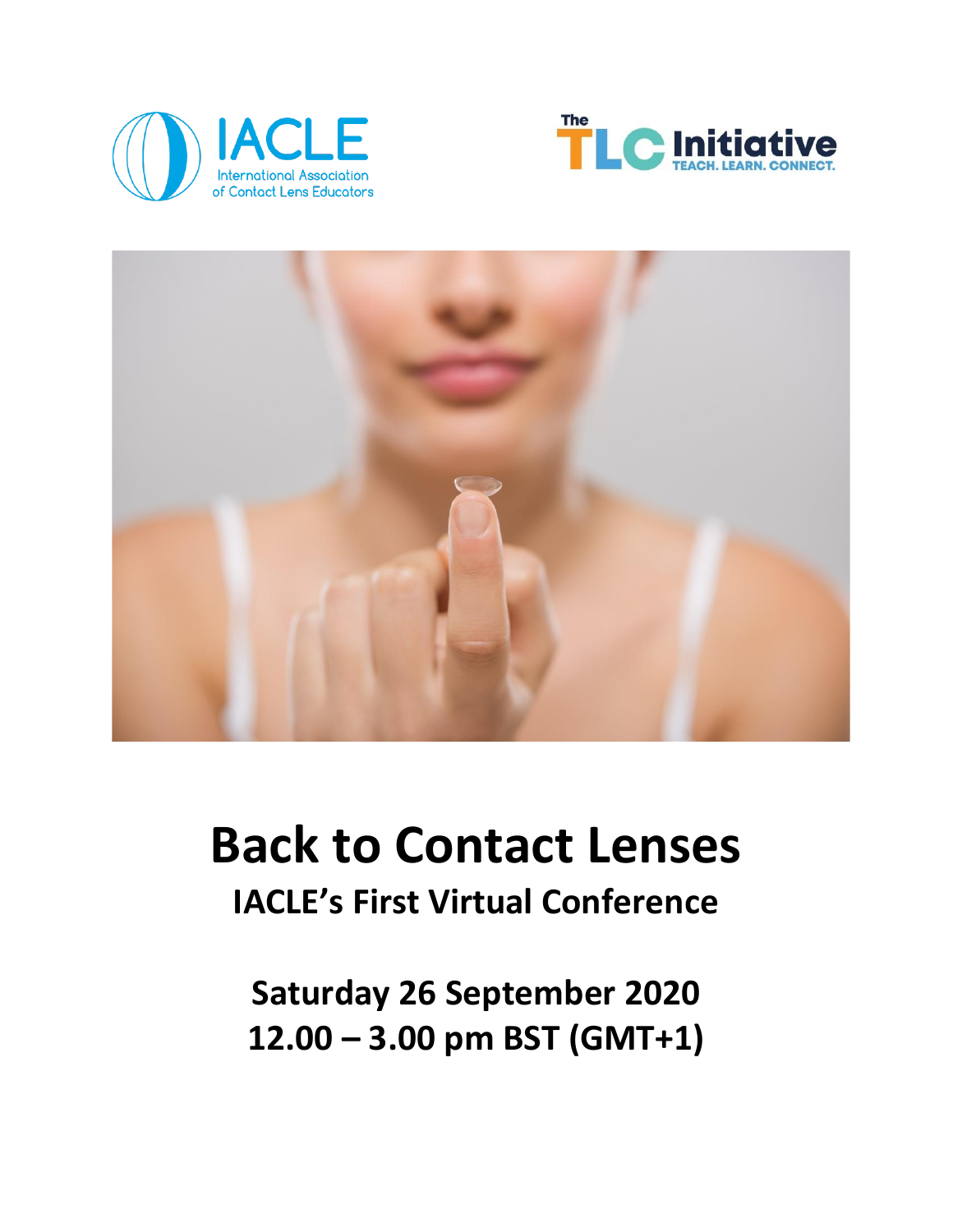

#### **The International Association of Contact Lens Educators** was

established in 1979 and is a non-profit, non-political association. IACLE has 967 (as of 30 June 2020) active members in 726 institutions in 79 countries and welcomes contact lens educators from all eye care professions and related disciplines. IACLE is dedicated to raising the standard of contact lens education

and promoting the safe use of contact lenses worldwide. It is the leading provider of educational resources essential to contact lens educators. IACLE is supported by leading global contact lens manufacturers: Platinum Sponsor Alcon, Gold Sponsor CooperVision, Silver Sponsor Johnson & Johnson Vision, Bronze Sponsor Bausch + Lomb and Donor Sponsor Euclid. Find out more at [www.iacle.org.](http://www.iacle.org/)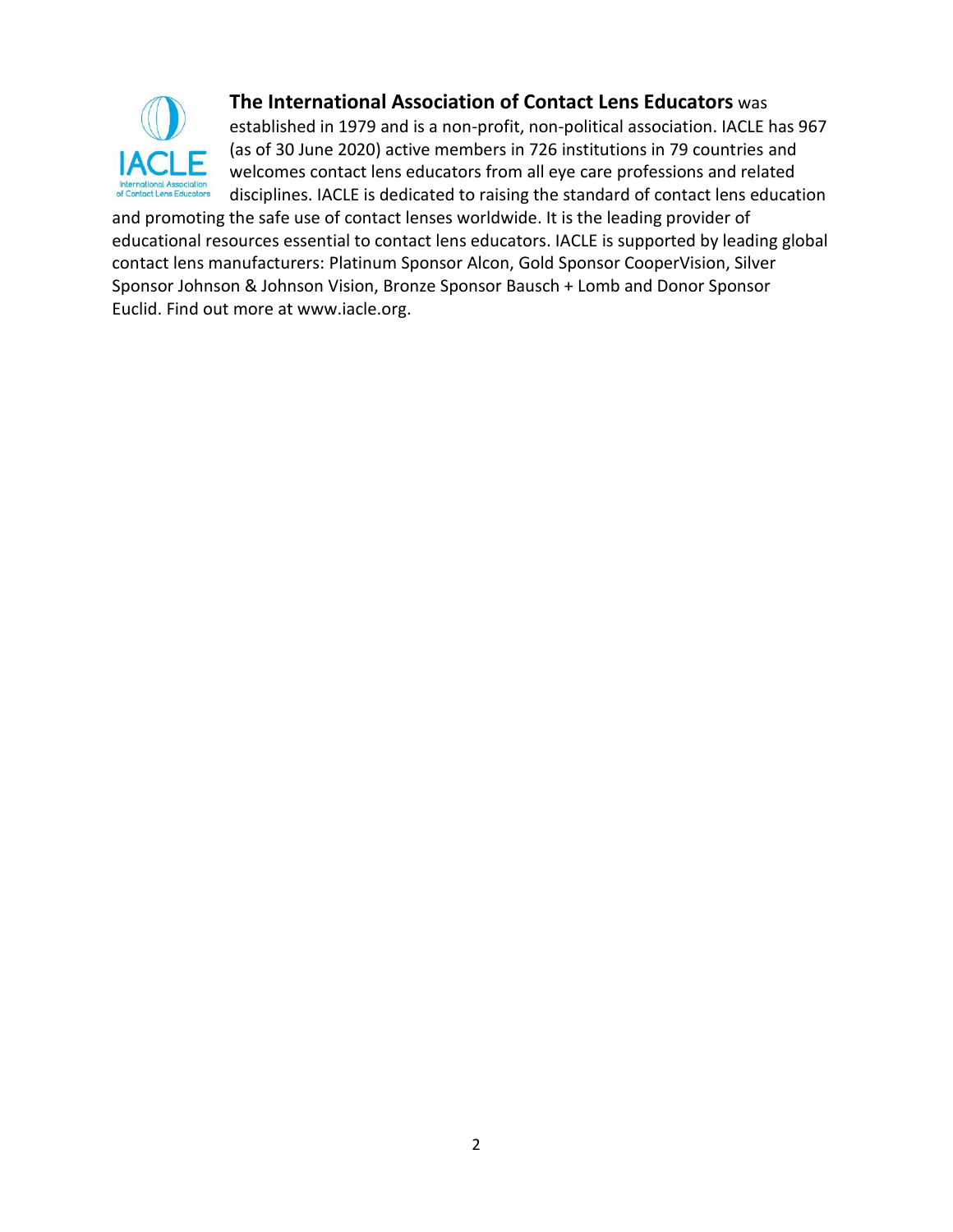# IACLE IS SPONSORED BY



Gold



Silver

JohnsonaJohnson vision

**Bronze** 

**BAUSCH+LOMB** 

Donor

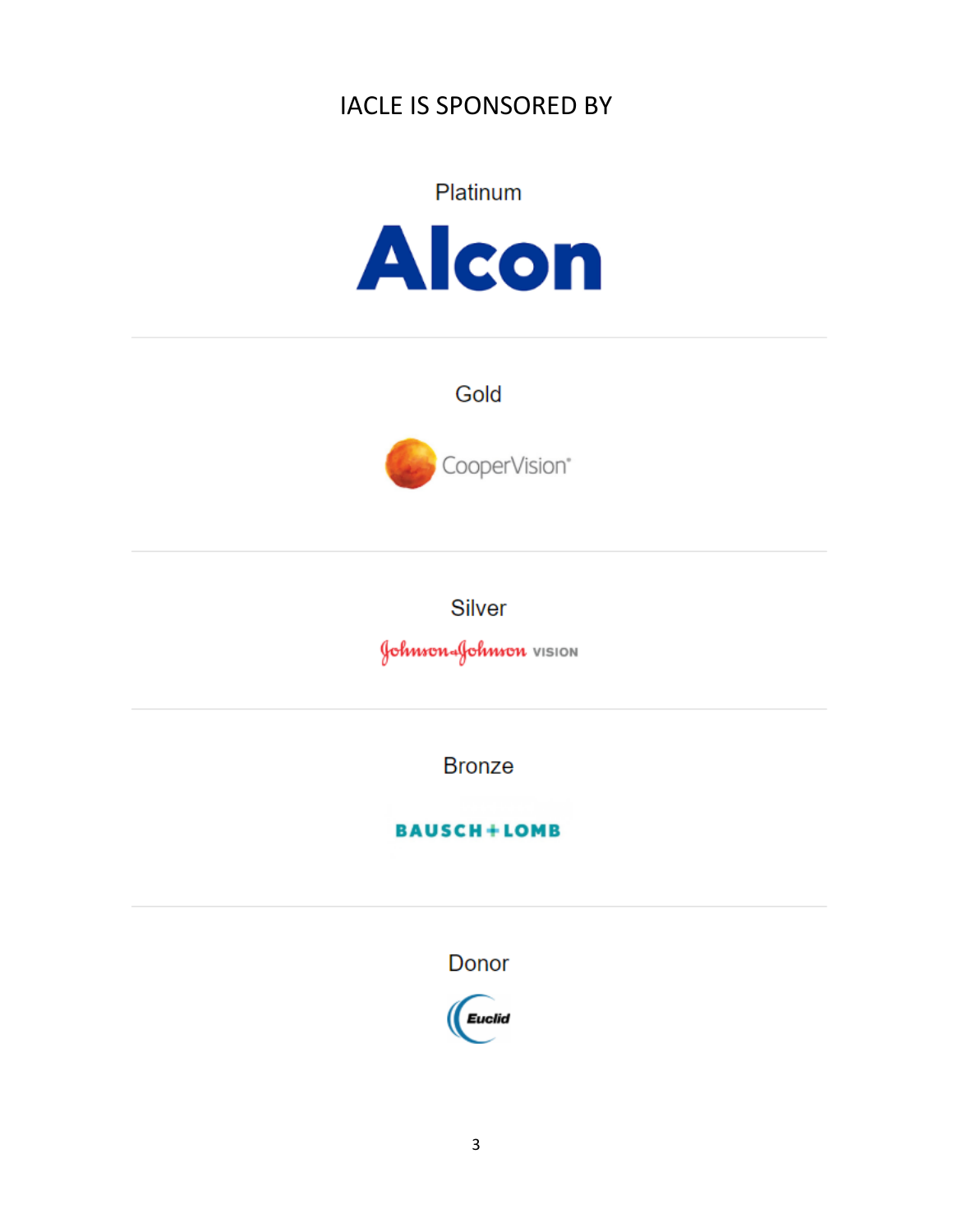# **A very warm welcome to IACLE's Virtual Conference**



The year 2020 will be remembered as the year of the COVID pandemic. The global reaction to the pandemic included a lockdown in most parts of the world. For educators there was a move to online teaching and assessments. IACLE reacted to this need for good quality online material with a series of webinars at global, regional and national levels around the world, including webinars in English, Spanish, German, French, Italian, Arabic, Bahasa, Korean and Chinese. As an addition to these ongoing webinars IACLE has put together this virtual conference, a first for IACLE, to bring together those involved in the teaching of contact

lenses at universities and colleges. The program theme is 'Back to Contact Lenses' as an encouragement to IACLE members to reinforce the message that contact lens wear is safe and to serve as an impetus to resuming contact lens practice. On behalf of IACLE I would like to thank all who have worked hard to pull this conference together, and especially the sponsors of IACLE for their continued support.

#### **Dr Shehzad Naroo IACLE President**



The Virtual Conference of 2020 welcomes you to an exciting program. We have chosen subjects that are appropriate to educators during these interesting and difficult times. We hope that the choice of topics will serve to aid our members to continue with the smooth running of their contact lens programs, as well as highlighting some new initiatives from IACLE to help with teaching in general.

**Judith Morris, IACLE Europe/Africa – Middle East Regional President Conference Chair**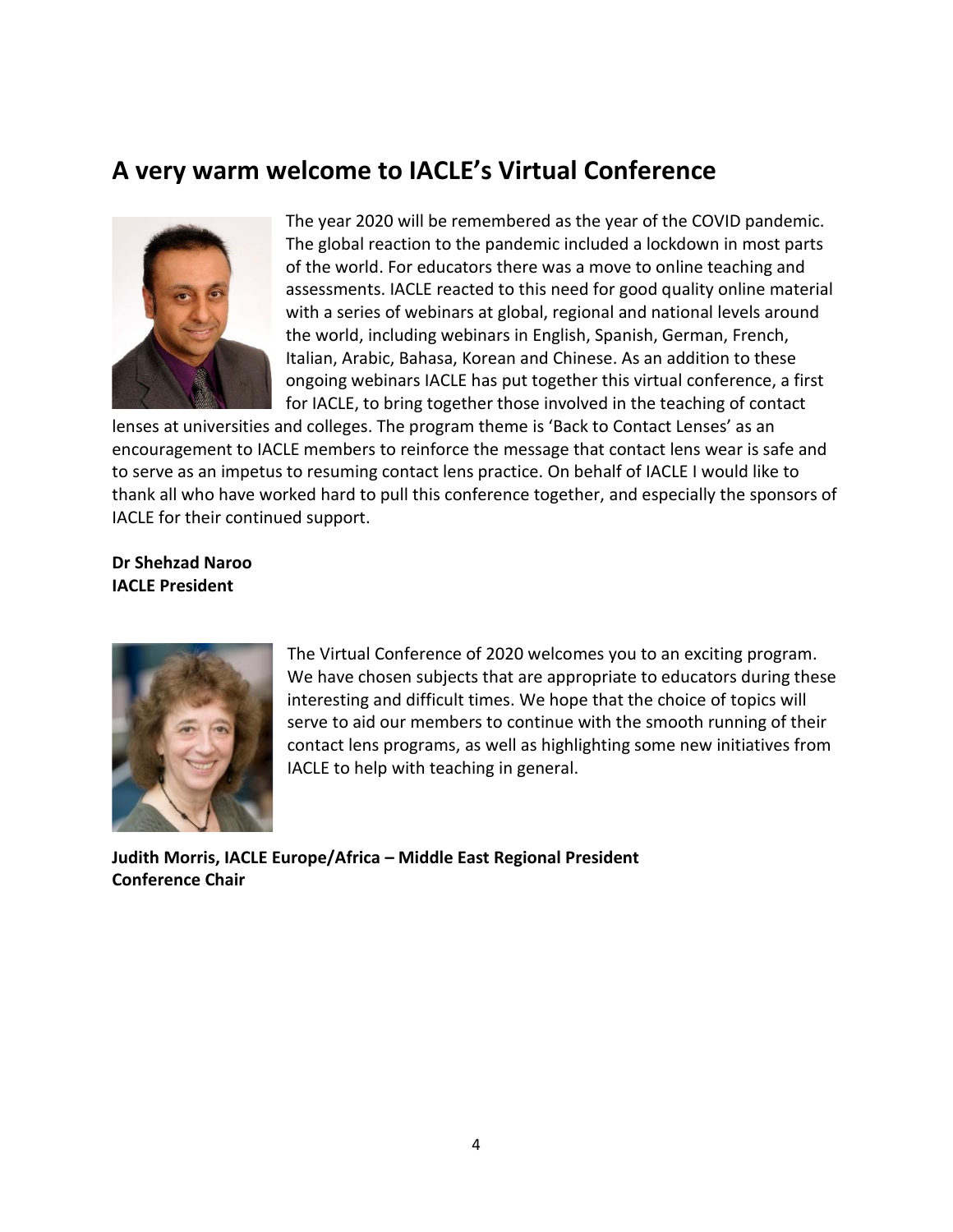# **'Back to Contact Lenses' – IACLE's First Virtual Conference**

# **Saturday 26 September 2020: 12.00-3.00pm BST (GMT+1)**

| <b>CHAIR: Judith Morris</b>  |                               |                |
|------------------------------|-------------------------------|----------------|
| <b>SPEAKERS</b>              | <b>TOPICS</b>                 | <b>TIME</b>    |
| <b>Shehzad Naroo</b>         | Welcome, objectives &         | 12.00-12.15    |
| & Philip Morgan              | introduction to the survey    |                |
| <b>Shehzad Naroo</b>         | Impact of COVID-19 on         | 12.15-12.30    |
| & Lakshmi Shinde             | education and the way         |                |
|                              | forward                       |                |
| <b>Etty Bitton</b>           | IACLE's initiatives and       | 12.30-12.45*   |
|                              | programs - The TLC            |                |
|                              | Initiative*                   |                |
| Craig Woods                  | IACLE's initiatives and       | 12.45-1.00*    |
|                              | programs - IACLETOP*          |                |
| Fakhruddin Barodawala        | My experience with            | $1.00 - 1.15*$ |
| & May Bakkar                 | IACLETOP - Online STE &       |                |
|                              | flashcards*                   |                |
| All                          | Dicussion                     | 1.15-1.30      |
|                              |                               |                |
| Frank Eperjesi               | Simple principles to ensure a | 1.30-1.45      |
|                              | good online presentation      |                |
| Philip Morgan, Cheryl        | Industry perspective: a panel | $1.45 - 2.15*$ |
| Donnelly, Gary Orsborn, John | discussion on bringing the    |                |
| Meyler & Osbert Chan         | focus back to contact lenses, |                |
|                              | and the future for contact    |                |
|                              | lens education, practice and  |                |
|                              | the industry*                 |                |
| Renée Reeder                 | Gearing up for the new        | $2.15 - 2.30$  |
|                              | normal in education -         |                |
|                              | Teaching                      |                |
| <b>Byki Huntjens</b>         | Gearing up for the new        | $2.30 - 2.45$  |
|                              | normal in education -         |                |
|                              | Assessment                    |                |
| <b>Judith Morris</b>         | Discussion, feedback &        | 2.45-3.00      |
| & Shehzad Naroo              | closing remarks               |                |

*\* These sessions will be live streamed on IACLE Facebook page for non-members & students*

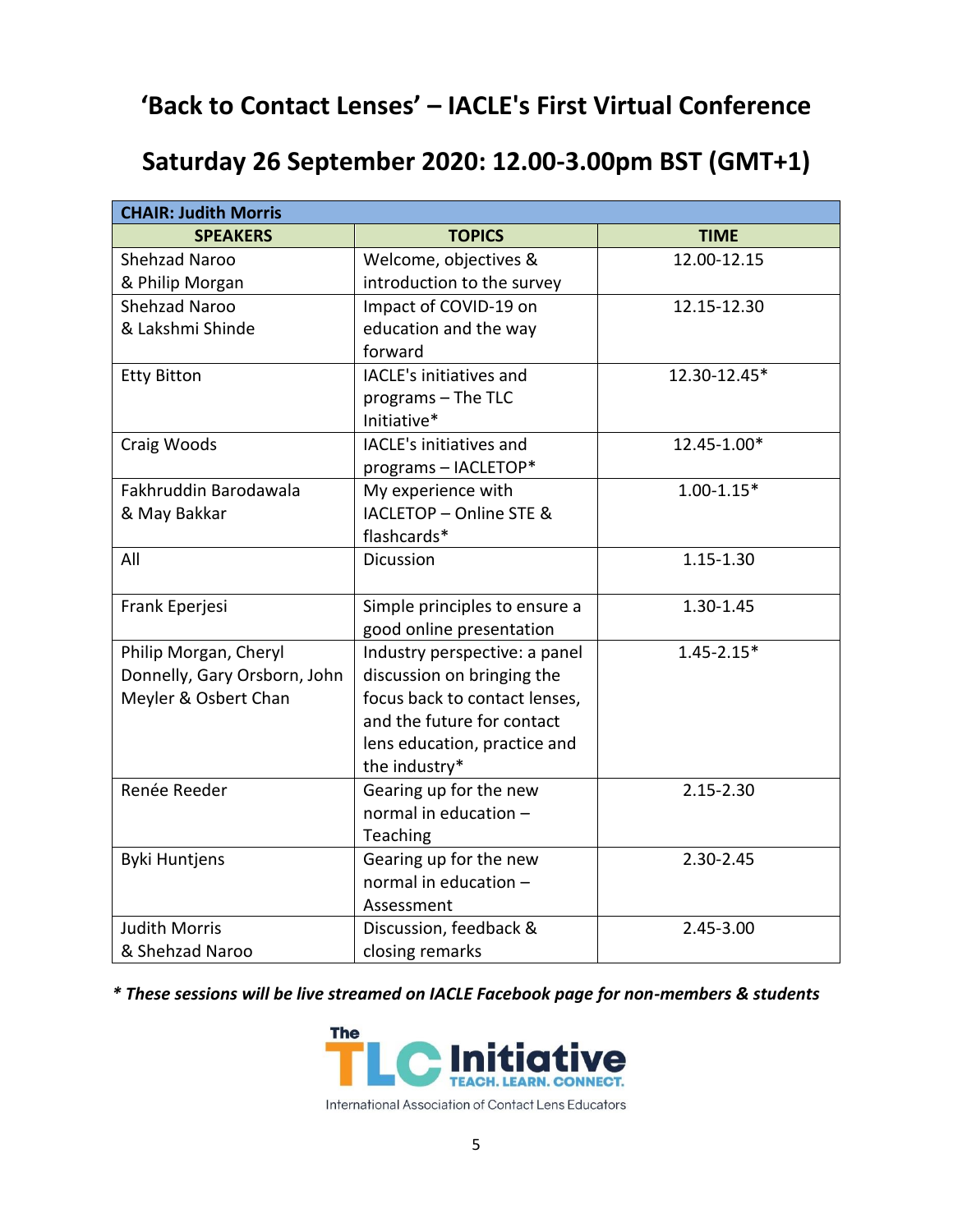## **Welcome and Introductions**



**Dr Shehzad Naroo** is a Reader at Aston University, Birmingham, UK and teaches in the area of anterior eye. He has authored and coauthored around 150 publications and given over 200 international presentations. He is Editor-in-Chief of the journal *Contact Lens and Anterior Eye* and President of IACLE. Shehzad is a Visiting Professor to the King Saud University in Riyadh, Saudi Arabia, the American University of Science and Technology in Beirut, Lebanon and the Al-Shifa Eye Trust in Rawalpindi, Pakistan. In 2015 he was given the International Optometrist Award by the World Council of Optometry.



**Professor Philip Morgan** is Professor of Optometry, Head of Optometry, Deputy Head of the Division of Pharmacy and Optometry, and Director of Eurolens Research at The University of Manchester, UK. Philip is Immediate Past President of the International Society for Contact Lens Research and Vice President of IACLE. He is a Fellow of the American Academy of Optometry and of the British Contact Lens Association, and a member of the UK College of Optometrists. Philip was the BCLA Medallist in 2014 and recipient of the 2019 Max Schapero Award of the American Academy of Optometry.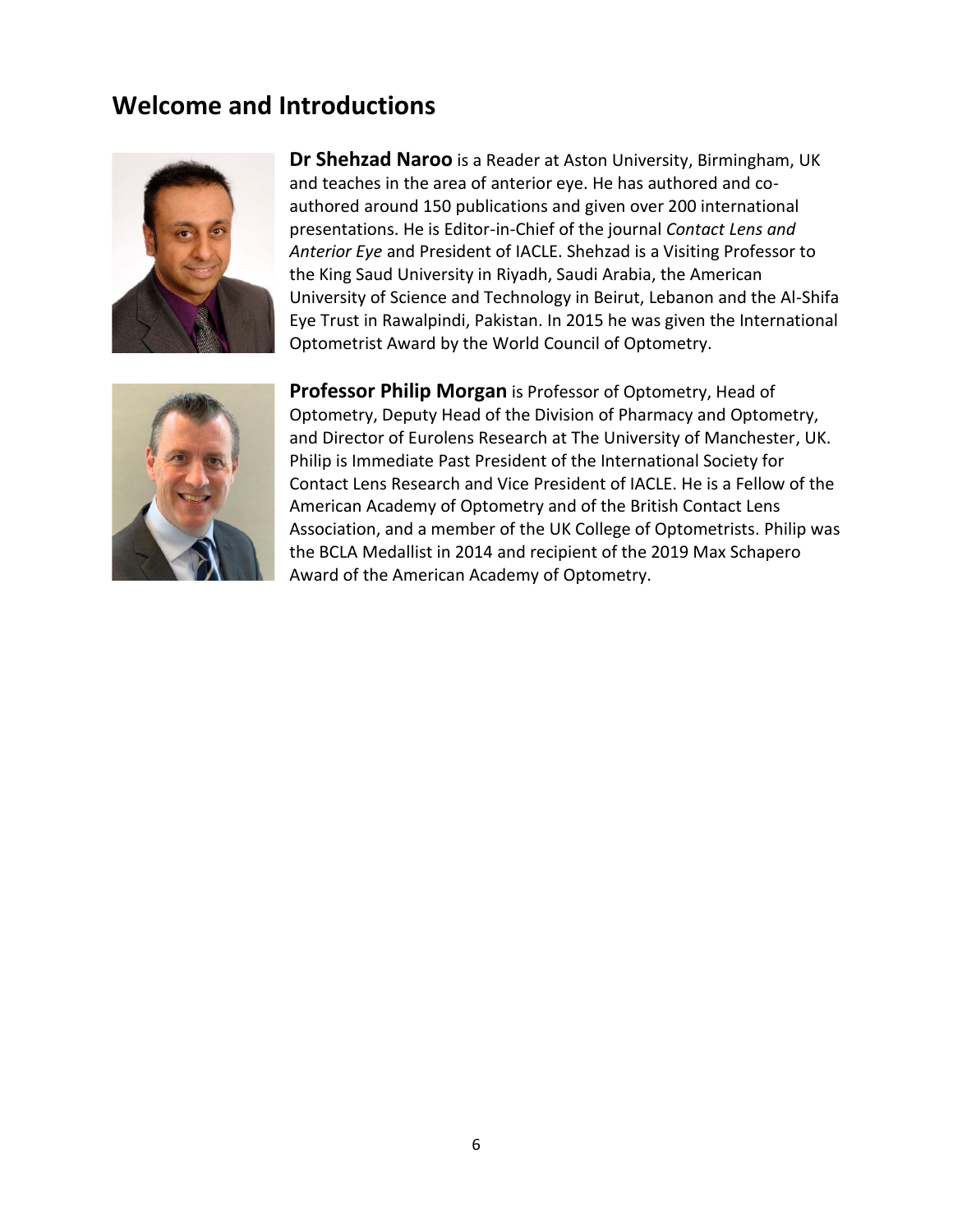# **Presenters and Topics**



**Dr Shehzad Naroo** is a Reader at Aston University, Birmingham, UK and teaches in the area of anterior eye. He has authored and coauthored around 150 publications and gien over 200 international presentations. He is Editor-in-Chief of the journal *Contact Lens and Anterior Eye* and President of IACLE. Shehzad is a Visiting Professor to the King Saud University in Riyadh, Saudi Arabia, the American University of Science and Technology in Beirut, Lebanon and the Al-Shifa Eye Trust in Rawalpindi, Pakistan. In 2015 he was given the International Optometrist Award by the World Council of Optometry.



**Lakshmi Shinde** graduated from Elite School of Optometry, Chennai, India in 1991. Following graduation has worked at the Contact Lens Department of LV Prasad Eye Institute, Hyderabad, India. Lakshmi completed her Masters in Optometry (through research) from University of New South Wales, Sydney (Australia). She is IACLE's Executive Manager of Global Education. Lakshmi has presented at national and international meetings and also has published in peer-reviewed journals. She is the recipient of the prestigious American Academy Award for her contribution to international optometry. She also received the

Optometrist of the Year award from Sankara Nethralaya in 2016.

#### **Impact of COVID-19 on education and the way forward**

The effects of the COVID-19 pandemic continue to be felt in many aspects of our everyday lives. Education has been especially affected with reports of institutions around the world closed to students and moving towards online teaching. The move to virtual teaching methods was an immediate response to the pandemic and in many areas of study was implemented very quickly as the lockdown occurred. To investigate this, IACLE conducted a survey to determine the current impact of COVID-19 on contact lens education, and how educators and institutions adapted and plan to adapt going forward.

The online survey was sent to 546 contact lens educators from IACLE's membership list in May 2020. The survey was conducted in English, Spanish, Simplified Chinese, Korean and Bahasa. A total of 214 responses were received from educators in 32 countries, representing a 39% response rate. Nearly half (49%) were using an online teaching platform or virtual learning environment for assessing their students. Hand sanitization and disinfection of contact lens trial sets and equipment were widely anticipated. Social distancing and use of slit-lamp shields were also envisaged. Reduced patient contact will challenge the teaching of practical skills and assessment.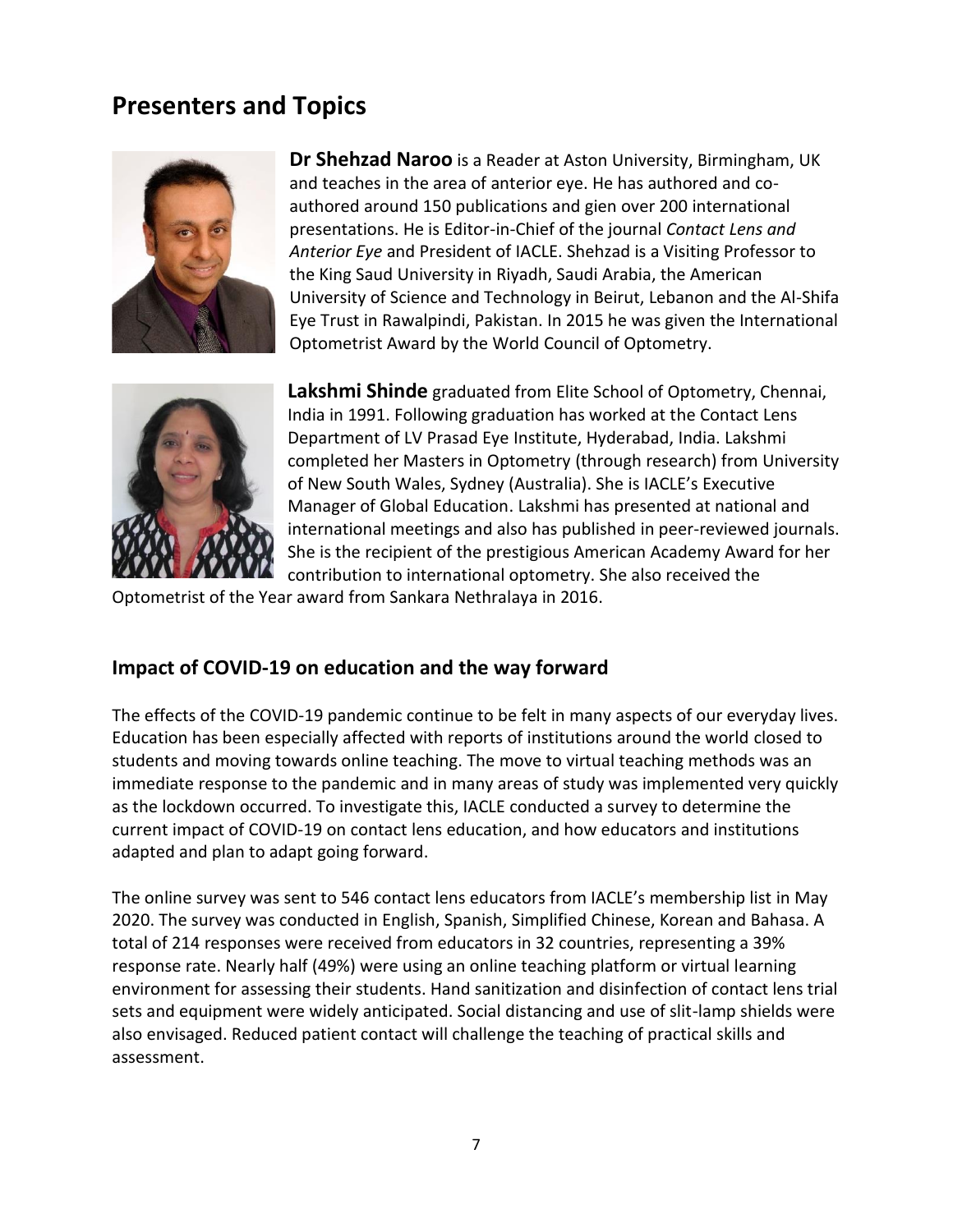

**Dr Etty Bitton** is Professor and Director of the Dry Eye Clinic at the École d'Optométrie of the Université de Montréal, Canada. She currently serves as IACLE Treasurer. Etty completed her optometry degree at the University of Waterloo (1988), followed by a Master's in Physiological Optics (1994) from the Université de Montréal in the area of tear film clinical physiology and its relevance in patients exhibiting dry eye. She is a Fellow of the American Academy of Optometry (AAO) and the British Contact Lens Association (BCLA) as well as a member of several regional and international professional organizations. Her research interests

include tear film evaluation, dry eye and its effect on contact lens wear.

#### **IACLE's initiatives and programs – The TLC (teach. Learn. Connect.) Initiative**

While the world continues to struggle with the COVID-19 pandemic, IACLE has launched its much-needed and timely TLC (Teach. Learn. Connect.) Initiative. TLC is a new online education program and communications campaign to supplement IACLE's existing educational activities and help members adapt to this dynamic, unpredictable situation. It includes live and recorded webinars on a global, regional and national basis to help educators and students adapt to new ways of teaching and learning. The other important aspect of TLC is communications. IACLE regularly provides new information and updates to its members via emails and has now increased its social media presence. This short presentation will give an update on the webinar series and the impact of the social media campaign.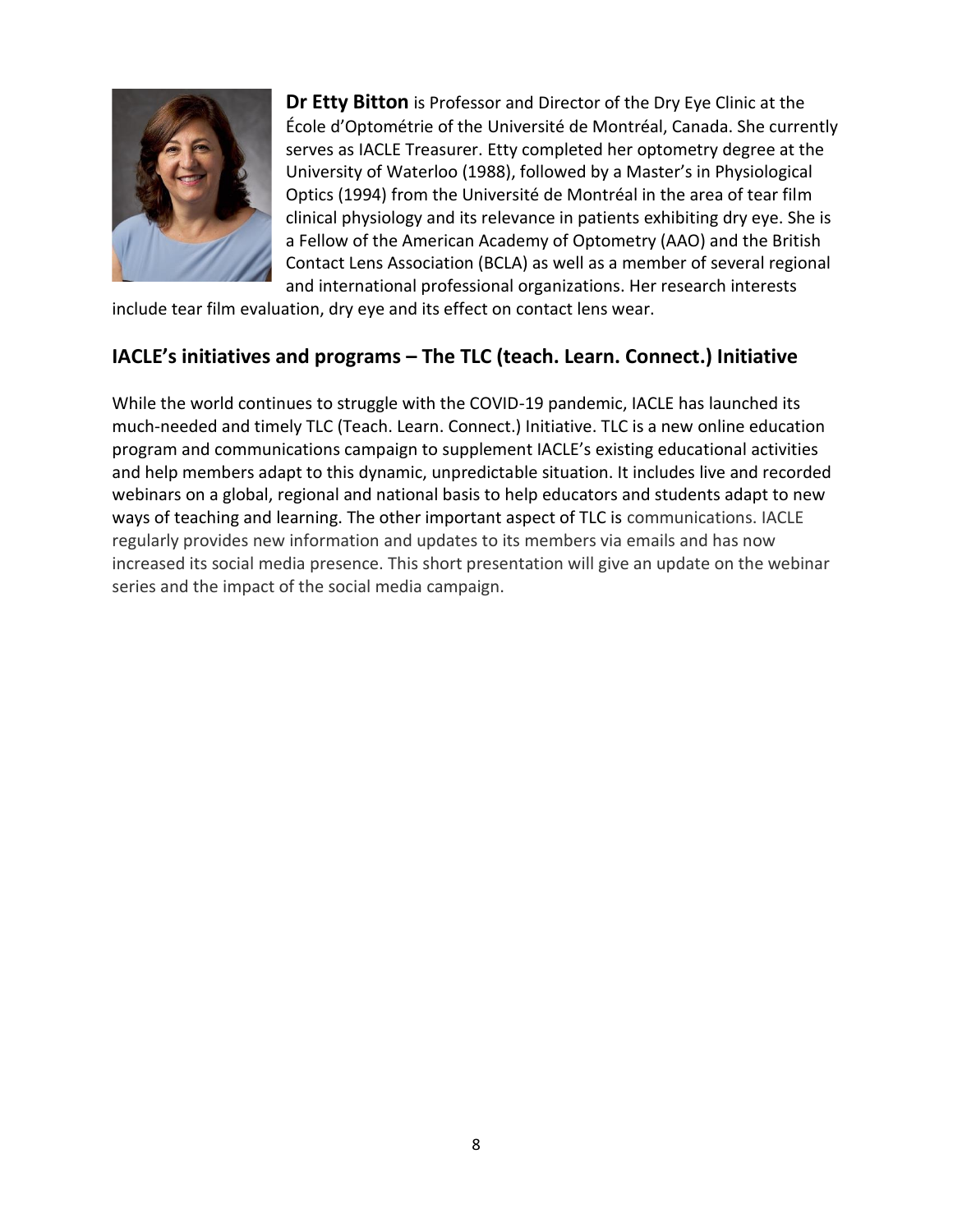

**Dr Craig Woods**is adjunct Professor, School of Optometry, University of New South Wales, Australia and is currently manager of R&D at the Brien Holden Vision Institute, Executive Manager of Educational Development for IACLE, Vice President of the International Society for Contact Lens Research and a member of the editorial boards for both the *Contact Lens & Anterior Eye* and *Eye & Contact Lens* journals. Craig graduated as an optometrist from The City University (London, UK), was awarded his PhD while at Eurolens Research (UMIST, Manchester, UK) and gained his graduate certificate in Ocular Therapeutics from the

University of Melbourne, Australia. He has authored more than 180 refereed and professional papers and text-book chapters in related fields to ocular dryness and contact lenses. In 2019 he was awarded IACLE Asia Pacific Contact Lens Educator of the Year.

#### **IACLE's initiatives and programs – IACLETOP**

In May 2020 IACLE launched a Learning Management System, its Teaching Online Platform: IACLETOP. Through IACLETOP, members can access many resources and use it as a community to engage in discussion. This presentation will provide a tour of these resources; the members' area, recent teaching webinars and flashcards for practical teaching. IACLETOP is also now the home for the ICLC2020 and delivers the new Online Student Trial Exam. Many of these resources are available in multiple languages. The platform also creates an online home for teachers to engage their students in learning experiences. If you are new to using a Learning Management System (LMS), IACLETOP has been created to support your contact lens teaching and learning needs in a very user-friendly manner.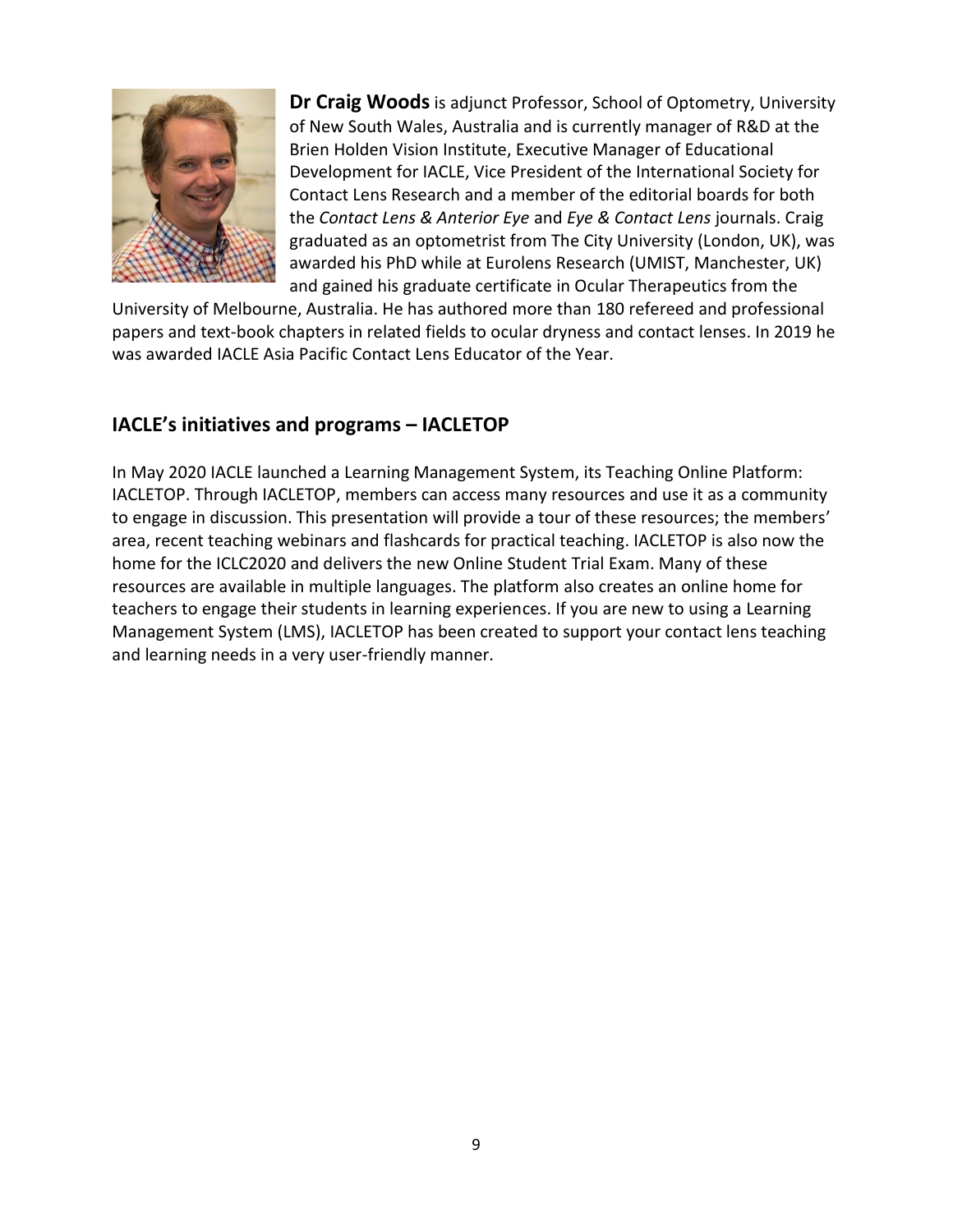

**Fakhruddin Barodawala** completed his graduate and postgraduate education at the Lotus College of Optometry, India, and is currently associated with SEGi University, Malaysia as an academician, involved in teaching contact lenses, dispensing optics, low vision and advanced optometry care. He is a Fellow of IACLE (FIACLE) and a Fellow of ASCO-India (Dispensing Optics). Fakhruddin is also actively involved in conducting the IACLE Student Trial Exam. His clinical expertise includes fitting irregular corneas and orthokeratology. He is the conceptualizer of Online Optom Learning Series (OOLS) which is an online learning

platform for optometry students and optometrists across the globe.



**Dr May Bakkar** is an Associate Professor of Optometry at Jordan University of Science and Technology, where she is responsible of undergraduate teaching in the area of contact lenses, ocular pathology and clinical optometry. Alongside her teaching responsibilities, May undertakes research into the ocular response to contact lens wear, dry eye disease and keratoconus management. She is a Fellow of IACLE (FIACLE).

#### **My experience with IACLETOP – Online STE and flashcards**

IACLE offers the Student Trial Examination (STE) to help educators understand how their students are progressing through their contact lens course. The STE has been administered over years in its paper version. In July 2020, the new Online STE was launched for convenient administration. The flashcards have been designed to support the delivery of practical skills. The summary flashcards are A4-size sheets that can be used as a reference source, a reminder of the steps of a specific skill, an easy to follow step-by-step guide, as well as forming part of a practical class on the topic. They are supported by PowerPoint slides for interactive discussions. In this session, the educators will share their experience with online STE and flashcards.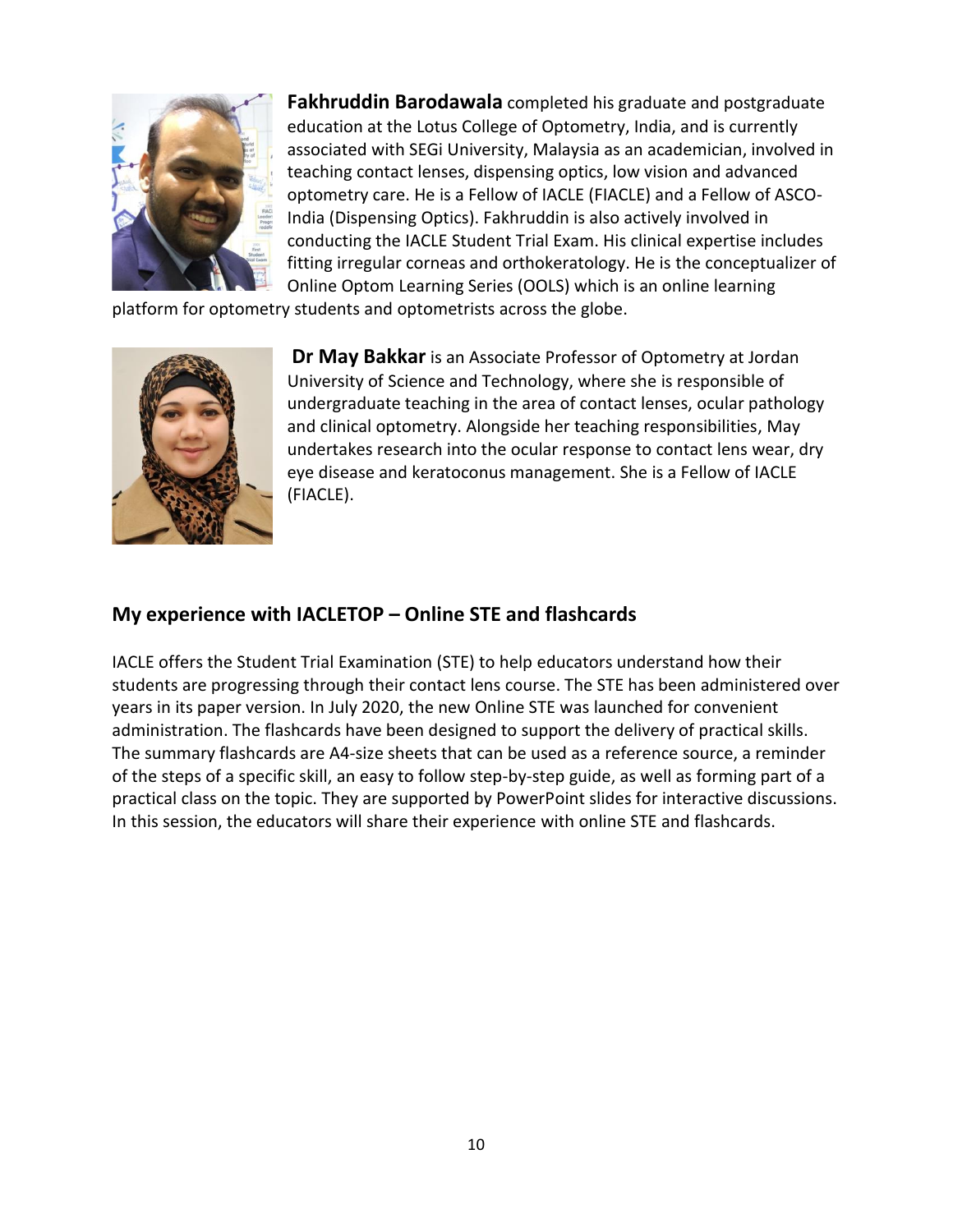

**Dr Frank Eperjesi** is Co-founder and Co-director of EyeTools, an online learning and development platform, which helps eye specialists improve their knowledge, clinical decision-making and personal effectiveness skills. He graduated in 1990 and secured a training position at the Birmingham and Midland Eye Hospital. Frank has contributed to optometry curricula development at Master's and undergraduate levels in Amman in Jordan, Nablus in Palestine and Valladolid in Spain, along with quality-assuring optometry programs at the Dublin Institute of Technology in Ireland, Dania Academy in Denmark, City University in

London, UK and Ngee Ann University, Singapore. He has presented at conferences all over the world, written many research articles and authored five books. He is a governor at an independent school in his locality and is shaping his community by cultivating a career in regional government.

#### **Simple principles to ensure a good online presentation**

My presentation is in three parts. Firstly, I will discuss preparation: make a plan, lighting, sound, camera position, where to look when speaking and knowing your audience. Secondly, I will cover giving the presentation: show and explain the plan, make the presentation useful, little text, images that add value, speaking that adds value, be the focus of attention and use story telling. Thirdly, to encourage interaction: make use of the chat, polls, and hand-up facilities. Leave some time for questions. Keep it short and on point.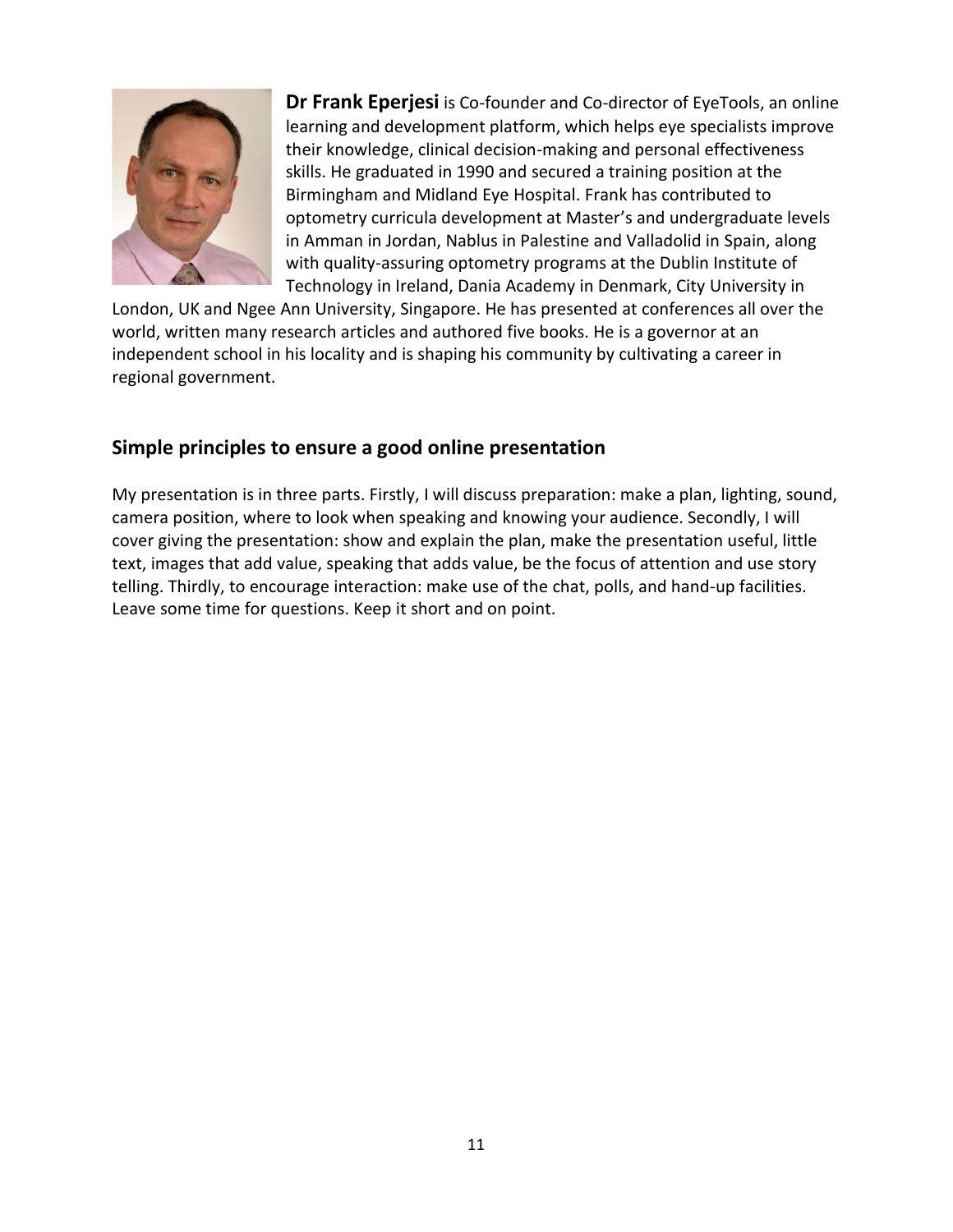### **Industry perspective – a panel discussion with industry representatives Bringing the focus back to contact lenses**

#### **Chair: Professor Philip Morgan**

The industry panel discussion will update delegates on the current situation with COVID-19 and contact lenses. The group will reflect on the impact on the industry since the start of the pandemic, how consumers have been affected and give their thoughts on how the next 6-9 months might play out. The panel will also consider any positives of the COVID-19 situation and offer their advice to contact lens educators around the globe.



**Cheryl Donnelly** recently joined Alcon as Head of International Professional Affairs and International KOL Lead for the Vision Care business. Cheryl has enjoyed a varied career within the contact lens profession and industry, latterly as CEO of the British Contact Lens Association (BCLA), whose mission is to educate, interact and promote growth in the field of contact lenses and anterior segment. A career begun over 20 years ago (yes, I am that old!) has been gained in both independent and large chain practices, industry, education and the wider profession within the UK, as well as key European and Asian

markets. Cheryl has held industry positions within optical bodies such as Euromcontact, the Association of British Dispensing Opticians and BCLA. She served on the BCLA Council as a Dispensing Section Chair for several years before becoming BCLA President. With a passion for education in the field of contact lens and anterior segment, Cheryl is also a General Optical Council-registered contact lens optician.



**Dr Gary Orsborn** is Vice President, Global Professional, Medical & Clinical Affairs at CooperVision. He is responsible for the continued development and management of the company's eye care professionaloriented strategy worldwide with the goal of engaging, educating and inspiring eye care professionals to help improve the way people see each day. Gary has 35 years of experience in the contact lens industry, working in the United States, Latin America, and Europe. He received his Doctor of Optometry degree and a Master of Science in Physiological Optics from The Ohio State University College of Optometry. He is a

Fellow of both the American Academy of Optometry and the British Contact Lens Association, and a member of the American Optometric Association and the Association of Research and Vision in Ophthalmology. Gary lives in Washington DC.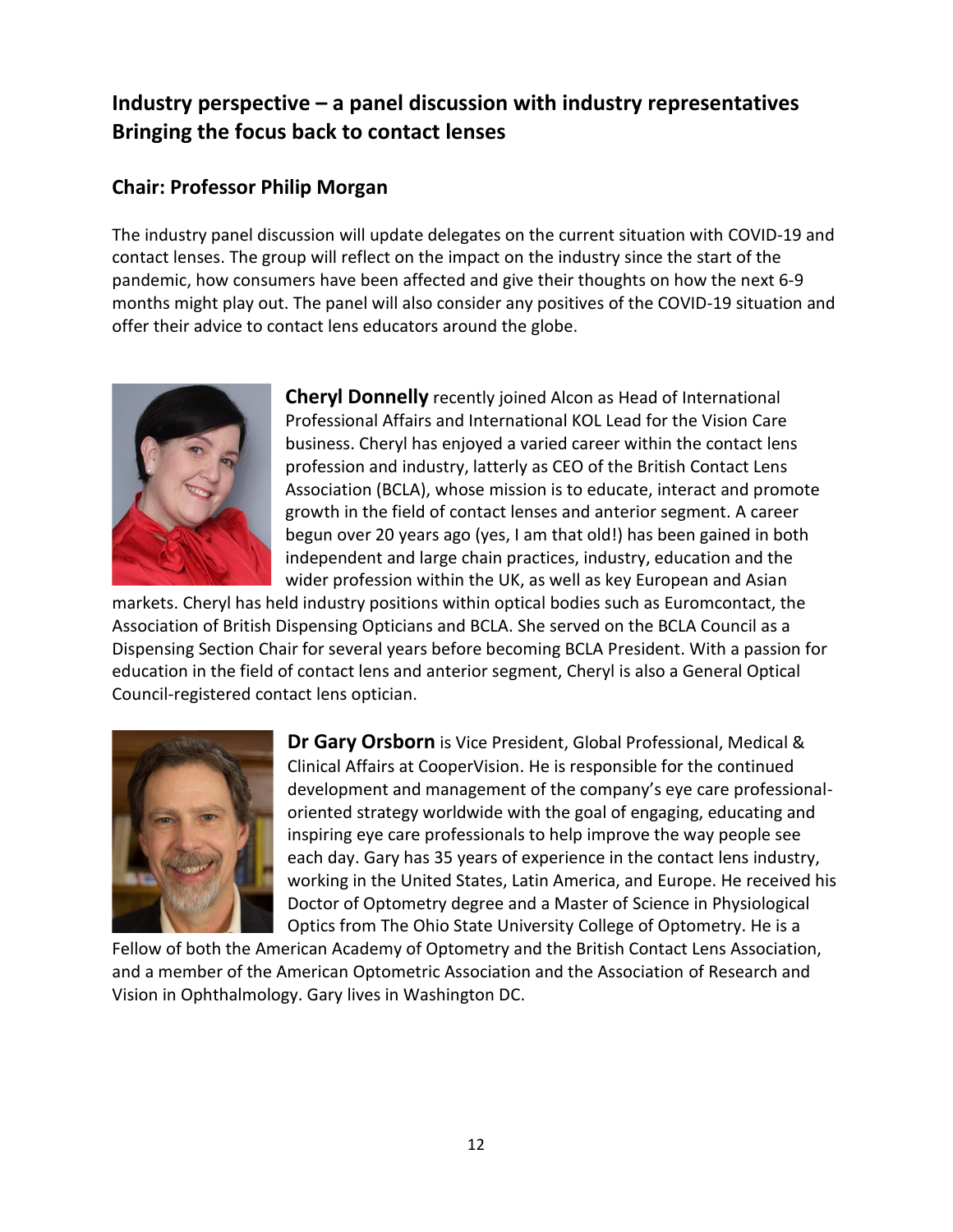

**John Meyler** is Global Head, Professional and Clinical Education for Johnson and Johnson Vision and is responsible for the development of the company's global education strategy and clinical education content within vision care. John is a UK-trained optometrist and graduated from City University, London in 1986. He is a Fellow of the College of Optometrists by examination, a past College Examiner and holds a higher diploma in Contact Lens Practice. He is co-author of two contact lens books, contributing author to *Contact Lens Practice* by Professor Nathan Efron, a past keynote speaker at the British Contact Lens

Association Clinical Conference and an honorary member of the Association of Contact Lens Manufacturers. John joined Johnson & Johnson Vision Care in 1996.



**Dr Osbert Chan** graduated from the Hong Kong Polytechnic in 1988 and received his PhD in 1994. He was Assistant Professor in the School of Optometry at the Hong Kong Polytechnic University before he joined Bausch + Lomb as Professional Services Manager for Asia Pacific in 1995. He is currently Director of Medical and Clinical Affairs for Bausch + Lomb in the Asia Pacific region.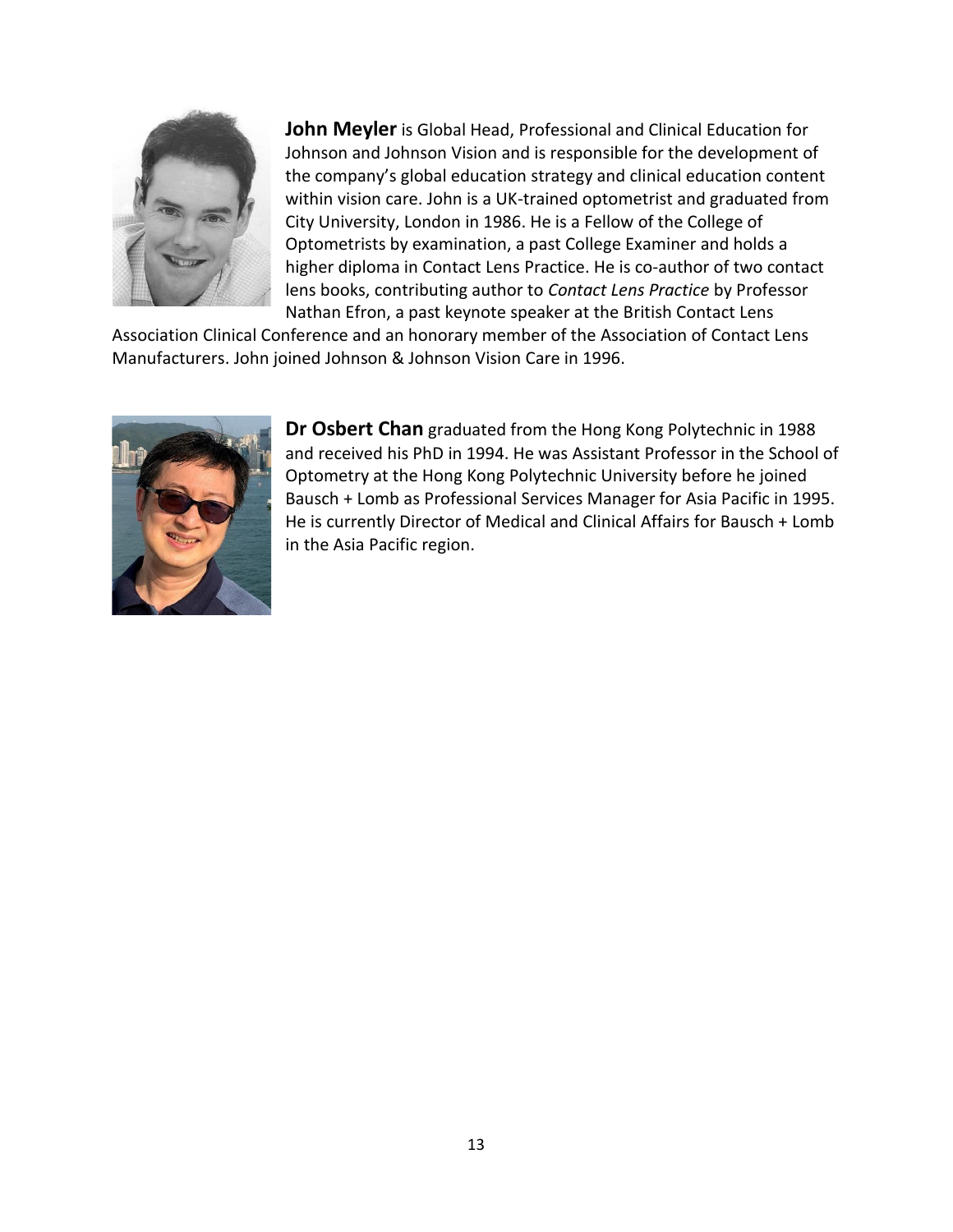

**Dr Renée Reeder** currently serves the University of Pikeville Kentucky College of Optometry as the Department Chair for Clinical Affairs and holds the rank of Professor. She graduated from the University of Alabama at Birmingham School of Optometry and completed a residency in advanced cornea and contact lens management at Indiana University. Renée taught at the Illinois College of Optometry for 21 years serving in many roles, including Contact Lens Residency Coordinator, Chief of the Cornea Center for Clinical Excellence, and coordinator of the ocular disease curriculum. She continues to teach in topics related to dry

eye, infectious microbiology, anterior segment disease and specialty contact lenses. Renée is a Diplomate in the Cornea and Contact Lens Section of the American Academy of Optometry (AAO) and holds Fellowships of the AAO, British Contact Lens Association, Scleral Lens Education Society and IACLE. She is currently a council member of the American Optometric Association (AOA) Contact Lens and Cornea Section. In 2018, she was named the GPLI Practitioner of the Year and received the AOA Contact Lens and Cornea Section's Achievement Award. Renée is the 2020 IACLE Americas Contact Lens Educator of the Year.

#### **Gearing up for the new normal in education – Teaching**

Today's educator must develop a virtual classroom that allows both asynchronous and synchronous opportunities to interact with students. Live synchronous learning provides a level of structure helping students stay on track. In addition, it provides a level of interaction needed to continue that personal delivery and understanding of the challenges both students and teachers are facing. Content delivery may be in a series of small segments rather than the traditional hour lecture to assist in concept retention. Additional interactive resources are needed for students to create strong clinical connections. The IACLE Case Report Series is just one resource that can be very helpful in this process. In all circumstances, it remains critical that we communicate frequently with our students to make sure they understand we are truly in this together.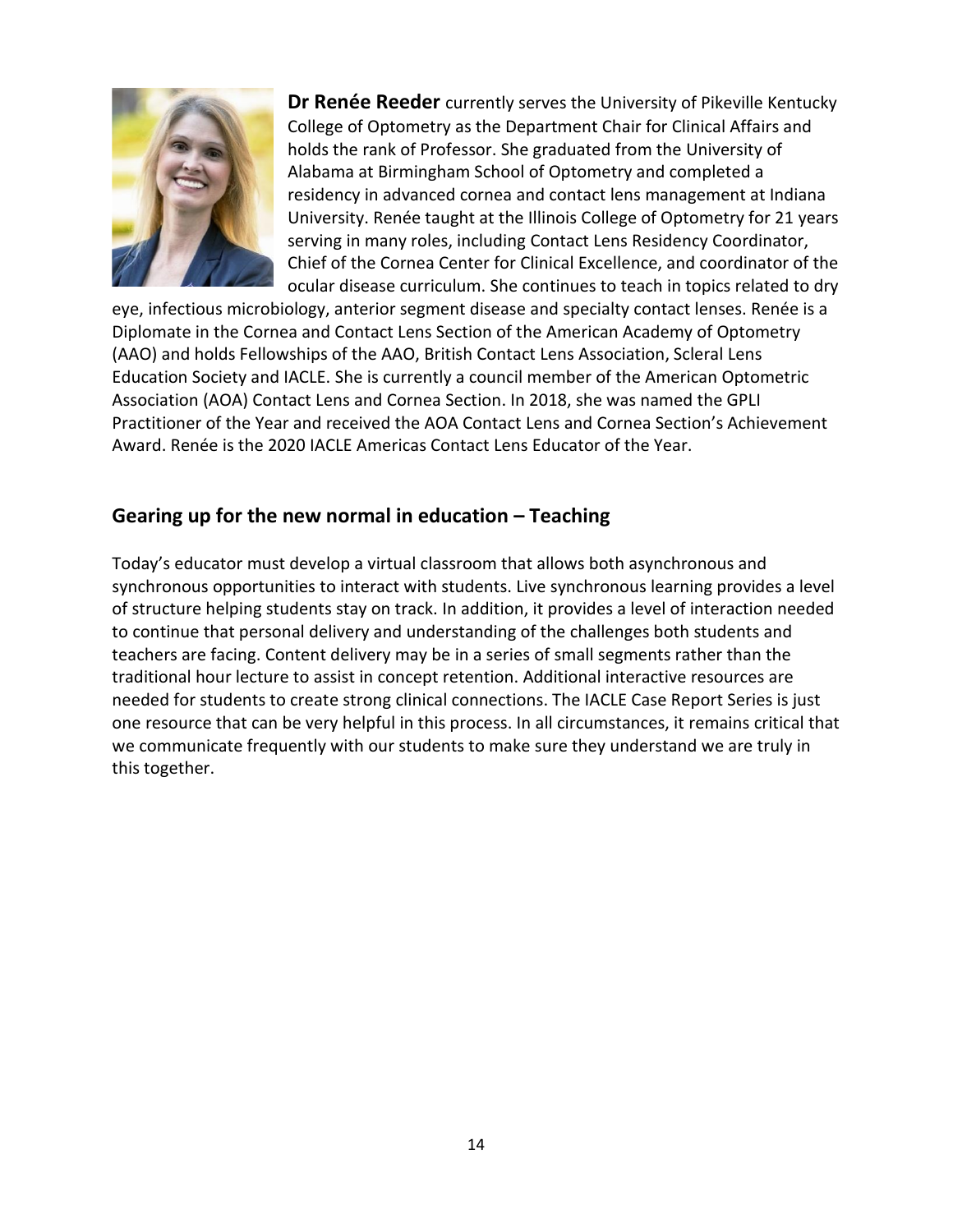

**Dr Byki Huntjens**followed her MSc and PhD at the University of Manchester, UK by joining City University, London in 2009 as a lecturer. At City, Byki held the Programme Director role for the BSc (Hons) Optometry program between 2015 and 2018. Currently, she is Module Lead for Contact Lenses (undergraduate), and Professional Higher Certificate in Contact Lenses as well as Medical Retina (postgraduate), and Lead for Teaching Excellence in the School of Health representing optometry. Her research interests are contact lenses and dry eye. She launched the dry eye clinic at City, and is Vice Chair of the British & Irish

University & College Contact Lens Educators (BUCCLE). Byki obtained Fellowships with the Higher Education Academy, IACLE and the British Contact Lens Association.

#### **Gearing up for the new normal in education – Assessment**

For many UK universities, face-to-face education stopped abruptly on or around 17 March 2020. Since then, campus-based lectures, seminars, tutorials, practical sessions, exams, presentations, clinical assessments, and others, were either cancelled or swiftly moved online. As educators, our personal as well as working lives were turned upside down. And we have all been frantically trying to redesign alternative assessments for those completing the academic year of 2019-2020. But, what have we learned so far? And how will we move forward for the next academic year? This session will explore some of the options we have available to us, and consider their advantages and disadvantages related to the future of higher education contact lens assessments.